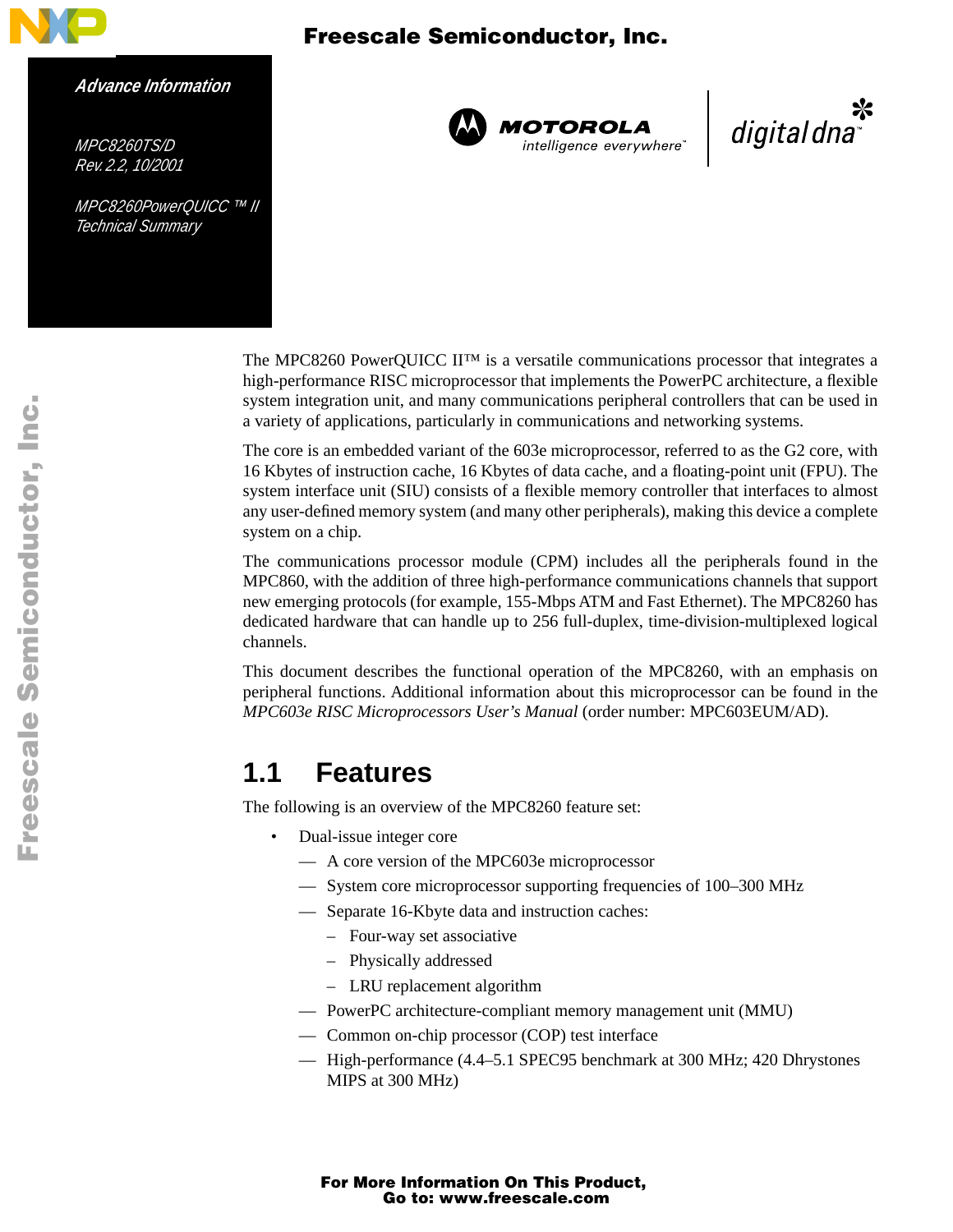# **Features**

### Freescale Semiconductor, Inc.

- Supports bus snooping for cache coherency
- Floating-point unit (FPU)
- Low-power (less than 2.5 W in HiP3, less than 2.0 W in HiP4) See the MPC8260 Power Consumption Calculator on the Smart Networks Web Page for the 8260 Family at www.motorola.com.
- Separate power supply for internal logic (2.5 V in HiP3, 2.0 V in HiP4) and for I/O (3.3 V)
- Separate PLLs for G2 core and for the CPM
	- G2 core and CPM can run at different frequencies for power/performance optimization
	- Internal G2 core/bus clock multiplier that provides  $1.5:1, 2:1, 2.5:1, 3:1, 3.5:1, 4:1, 5:1, 6:1$ ratios
	- Internal CPM/bus clock multiplier that provides  $2:1, 2.5:1, 3:1, 3.5:1, 4:1, 5:1, 6:1$  ratios
- 64-bit data and 32-bit address 60x bus
	- Bus supports multiple master designs
	- Supports single- and four-beat burst transfers
	- 64-, 32-, 16-, and 8-bit port sizes controlled by on-chip memory controller
	- Supports data parity or ECC and address parity
- 32-bit data and 18-bit address local bus
	- Single-master bus, supports external slaves
	- Eight-beat burst transfers
	- 32-, 16-, and 8-bit port sizes controlled by on-chip memory controller
- System interface unit (SIU)
	- Clock synthesizer
	- Reset controller
	- Real-time clock (RTC) register
	- Periodic interrupt timer
	- Hardware bus monitor and software watchdog timer
	- IEEE 1149.1 JTAG test access port
- Twelve-bank memory controller
	- Glueless interface to SRAM, page mode SDRAM, DRAM, EPROM, Flash and other userdefinable peripherals
	- Byte write enables and selectable parity generation
	- 32-bit address decodes with programmable bank size
	- Three user programmable machines, general-purpose chip-select machine, and page-mode pipeline SDRAM machine
	- Byte selects for 64 bus width  $(60x)$  and byte selects for 32 bus width  $(local)$
	- Dedicated interface logic for SDRAM
- Disable CPU mode
- Communications processor module (CPM)
	- Embedded 32-bit communications processor (CP) uses a RISC architecture for flexible support for communications peripherals
	- Interfaces to G2 core through on-chip 24-Kbyte dual-port RAM and DMA controller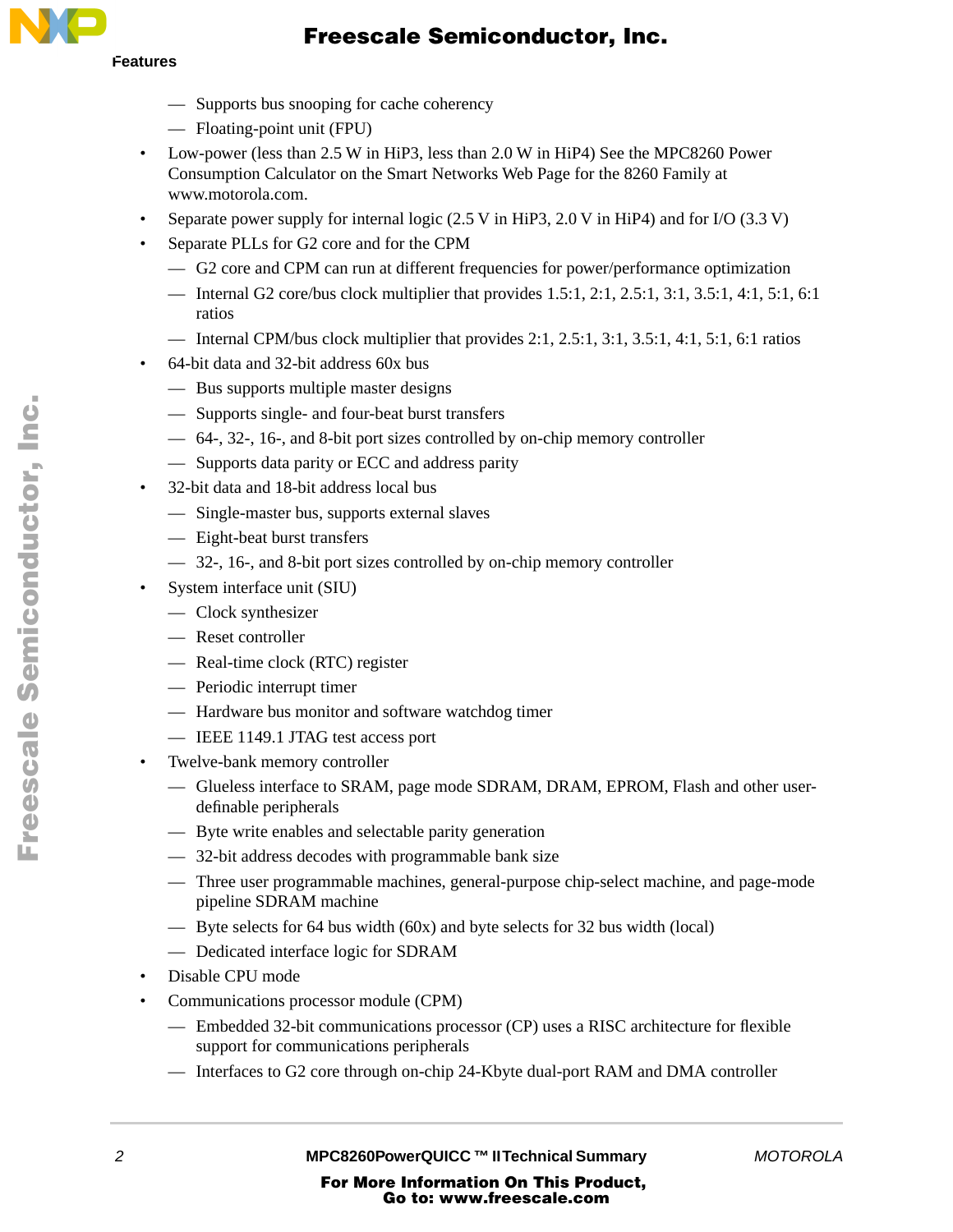

- Serial DMA channels for receive and transmit on all serial channels
- Parallel I/O registers with open-drain and interrupt capability
- Virtual DMA functionality executing memory-to-memory and memory-to-I/O transfers
- Three fast communications controllers supporting the following protocols:
	- 10/100-Mbit Ethernet/IEEE 802.3 CDMA/CS interface through media independent interface (MII)
	- ATM—Full-duplex SAR at 155 Mbps, UTOPIA interface, AAL5, AAL1, AAL0 protocols, TM 4.0 CBR, VBR, UBR, ABR traffic types, up to 16 K external connections
	- Transparent
	- HDLC—Up to T3 rates (clear channel)
- Two multichannel controllers (MCCs)
	- Each MCC handles 128 serial, full-duplex, 64-Kbps data channels. Each MCC can be split into four subgroups of 32 channels each.
	- Almost any combination of subgroups can be multiplexed to single or multiple TDM interfaces
- Four serial communications controllers (SCCs) identical to those on the MPC860, supporting the digital portions of the following protocols:
	- Ethernet/IEEE 802.3 CDMA/CS
	- HDLC/SDLC and HDLC bus
	- Universal asynchronous receiver transmitter (UART)
	- Synchronous UART
	- Binary synchronous (BISYNC) communications
	- Transparent
- Two serial management controllers (SMCs), identical to those of the MPC860
	- Provide management for BRI devices as general circuit interface (GCI) controllers in timedivision-multiplexed (TDM) channels
	- Transparent
	- UART (low-speed operation)
- One serial peripheral interface identical to the MPC860 SPI
- One I<sup>2</sup>C controller (identical to the MPC860 I<sup>2</sup>C controller)
	- Microwire compatible
	- Multiple-master, single-master, and slave modes
- Up to eight TDM interfaces
	- Supports two groups of four TDM channels for a total of eight TDMs
	- 2,048 bytes of SI RAM
	- Bit or byte resolution
	- Independent transmit and receive routing, frame synchronization
	- Supports T1, CEPT, T1/E1, T3/E3, pulse code modulation highway, ISDN basic rate, ISDN primary rate, Motorola interchip digital link (IDL), general circuit interface (GCI), and user-defined TDM serial interfaces
- Eight independent baud rate generators and 20 input clock pins for supplying clocks to FCCs, SCCs, SMCs, and serial channels
- Four independent 16-bit timers that can be interconnected as two 32-bit timers

*MOTOROLA* **MPC8260PowerQUICC ™ II Technical Summary** *3*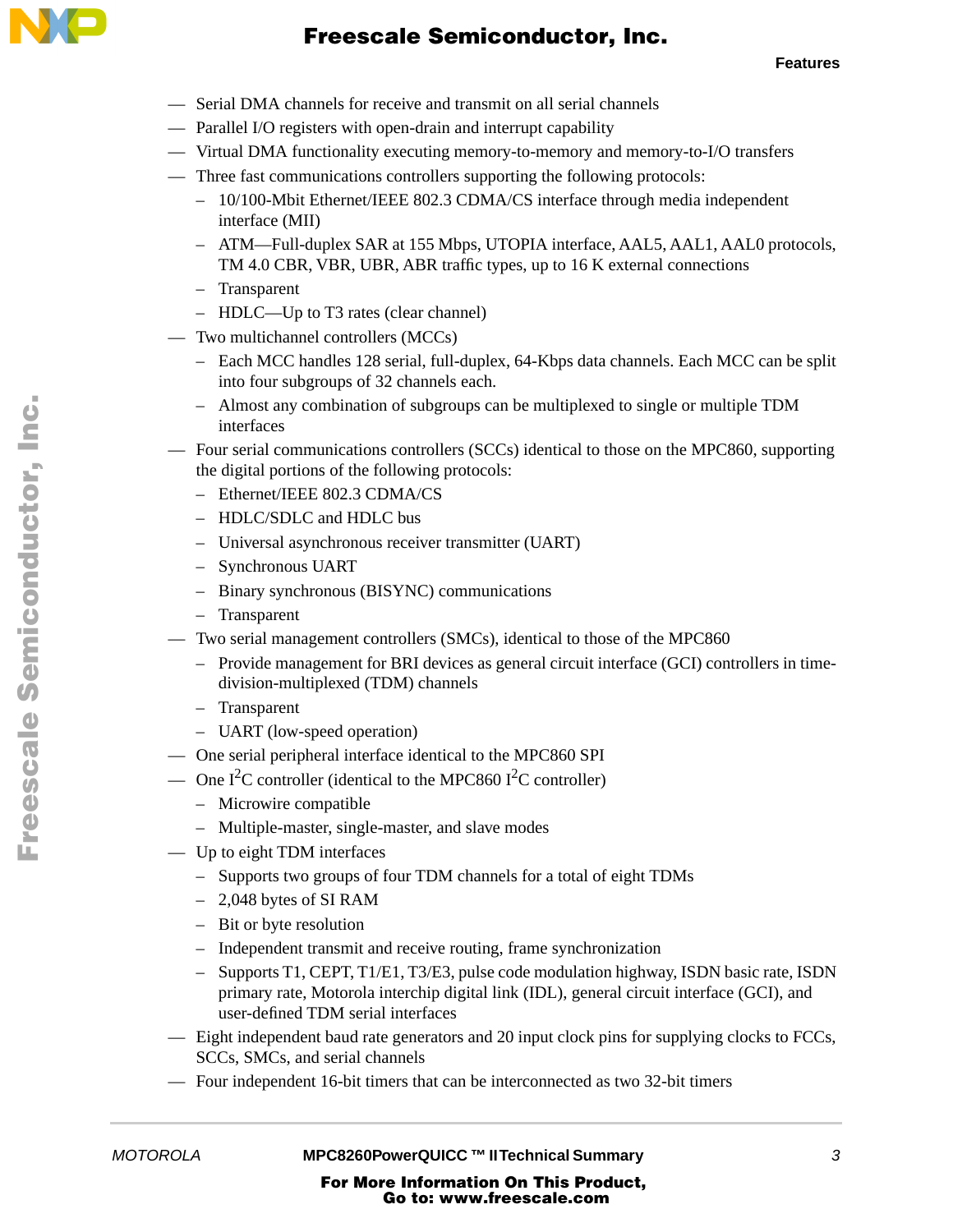

**MPC8260 Architecture Overview** 

# **1.2 MPC8260 Architecture Overview**

As shown in Figure 1, the MPC8260 has three major functional blocks:

- 64-bit G2 core derived from the MPC603e with MMUs and cache
- System interface unit (SIU)
- Communications processor module (CPM)



**Figure 1. MPC8260 Block Diagram**

The MPC8260 has two external buses to accommodate bandwidth requirements from the high-speed system core and the very fast communications channels.

Both the system core and the CPM have an internal PLL, which allows independent optimization of the frequencies at which they run. The system core and CPM are both connected to the 60x bus.

## **1.2.1 G2 Core**

The G2 core is derived from the MPC603e microprocessor without the floating-point unit and with power management modifications. The core is a high-performance low-power implementation of the family of reduced instruction set computer (RISC) microprocessors that implement the PowerPC architecture. The G2 core implements the 32-bit portion of the PowerPC architecture, which provides 32-bit effective addresses

t o

r, I

n

.<br>ق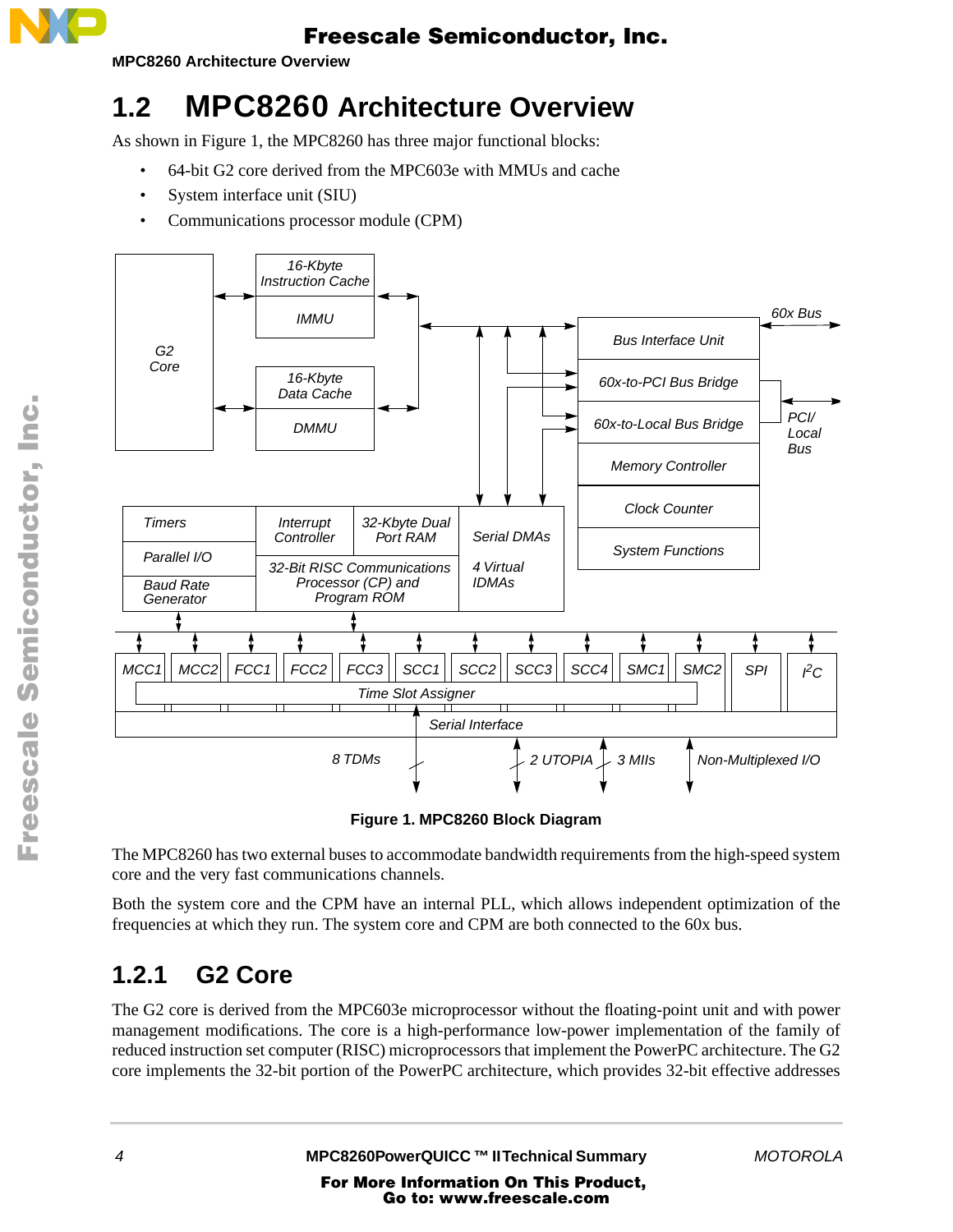

and integer data types of 8, 16, and 32 bits. The G2 cache provides snooping to ensure data coherency with other masters. This helps ensure coherency between the CPM and system core.

The core includes 16 Kbytes of instruction cache and 16 Kbytes of data cache. It has a 64-bit split-transaction external data bus which is connected directly to the external MPC8260 pins.

The G2 core has an internal common on-chip (COP) debug processor. This processor allows access to internal scan chains for debugging purposes. It is also used as a serial connection to the core for emulator support.

The G2 core performance for the SPEC95 benchmark for integer operations ranges between 4.4 and 5.1 at 200 MHz. In Dhrystone 2.1 MIPS, the G2 is 280 MIPS at 200 MHz (compared to the MPC860's 86 MIPS at 66 MHz).

The G2 core can be disabled. In this mode, the MPC8260 functions as a slave peripheral to an external core or to another MPC8260 device with its core enabled.

### **1.2.2 System Interface Unit (SIU)**

The SIU consists of the following:

- A 60x-compatible parallel system bus configurable to 64-bit data width supports 64-, 32-, 16-, and 8-bit port sizes. The MPC8260 internal arbiter arbitrates between internal components that can access the bus (system core, CPM, and one external master). This arbiter can be disabled, and an external arbiter can be used if necessary.
- A local bus (32-bit data, 32-bit internal, and 18-bit external address)—This bus is used to enhance the operation of the very high-speed communications controllers. Without requiring extensive manipulation by the core, the bus can be used to store connection tables for ATM or buffer descriptors (BDs) for the communications channels or raw data that is transmitted between channels. The local bus is synchronous to the 60x bus and runs at the same frequency.
- A memory controller that supports 12 memory banks which can be allocated for either the system or the local bus. It supports all MPC860 features as well as SDRAM with page mode and address data pipeline. It also supports three user-programmable machines.
- A JTAG controller IEEE 1149.1 test access port (TAP)
- A bus monitor that prevents 60x bus lock-ups, a real-time clock, a periodic interrupt timer, and other system functions useful in embedded applications
- Glueless interface to L2 cache (MPC2605) and 4-/16-K-entry CAM (MCM69C232/MCM69C432)

### **1.2.3 Communications Processor Module (CPM)**

The CPM contains features that allow the MPC8260 to excel in a variety of applications targeted mainly for networking and telecommunication markets.

The MPC8260 CPM is a superset of the MPC860 PowerQUICC™ CPM, with enhanced CP performance. The CPM also has additional hardware and microcode routines that support high bit rate protocols like ATM (up to 155 Mbps full-duplex) and Fast Ethernet (100-Mbps full-duplex).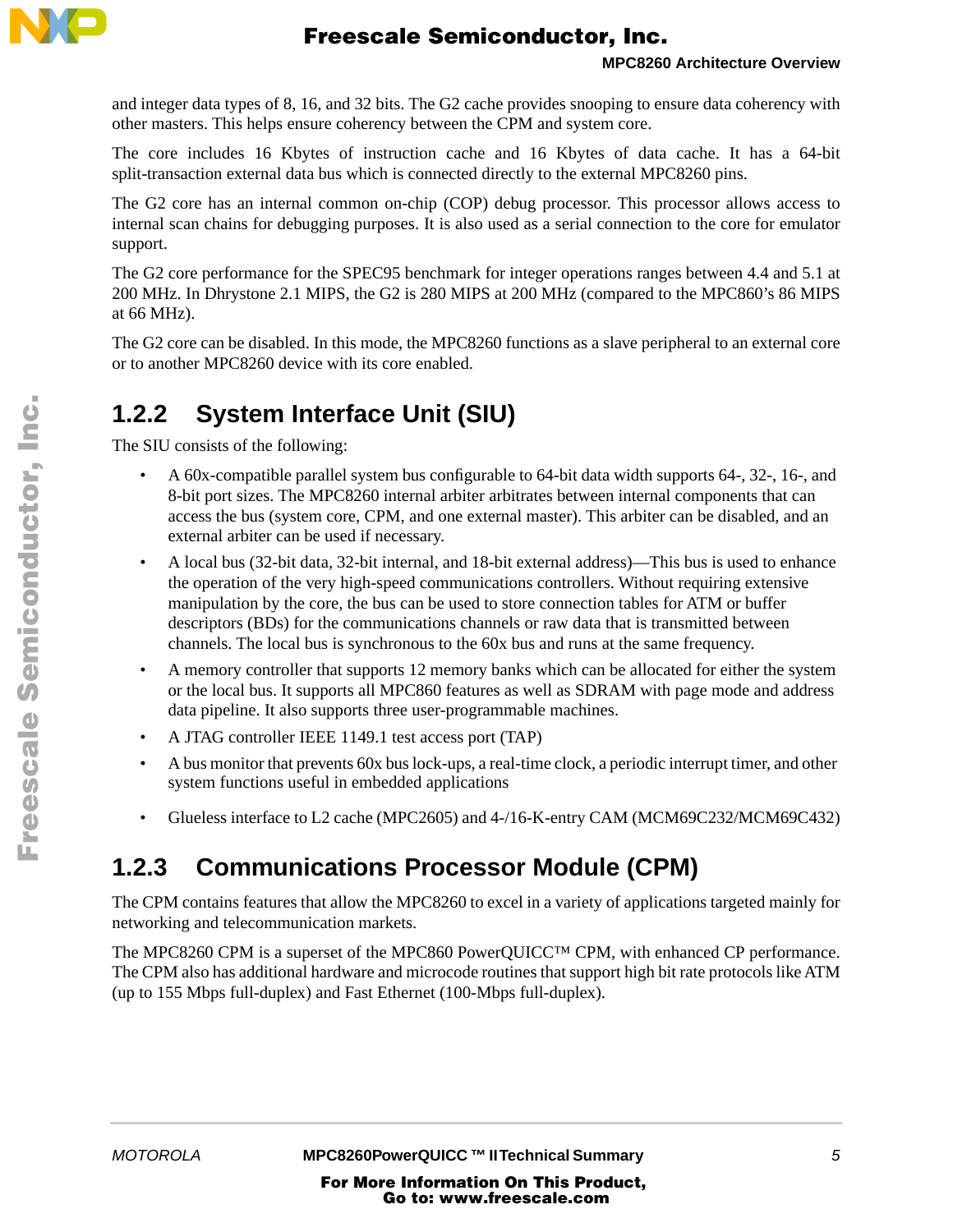### **Compatibility Issues**

### Freescale Semiconductor, Inc.

The following list summarizes the major features of the CPM:

- The communications processor (CP) is an embedded 32-bit RISC controller residing on a separate bus (CPM local bus) from the 60x bus (used by the system core). With this separate bus, the CP does not affect the performance of the G2 core. The CP handles the lower layer tasks and DMA control activities, leaving the G2 core free to handle higher layer activities. The CP has an instruction set optimized for communications, but can also be used for general-purpose applications, relieving the system core of small often repeated tasks.
- Two serial DMAs (SDMAs) that can do simultaneous transfers, optimized for burst transfers to the 60x bus and to the local bus
- Three full-duplex, serial fast communications controllers (FCCs) supporting ATM (155 Mbps) protocol through UTOPIA2 interface (there are two UTOPIA interfaces on the MPC8260), IEEE 802.3 and Fast Ethernet protocols, HDLC up to E3 rates (45 Mbps) and totally transparent operation. Each FCC can be configured to transmit fully transparent and receive HDLC or vice-versa.
- Two multichannel controllers (MCCs) that can handle an aggregate of 256 x 64 Kbps HDLC or transparent channels, multiplexed on up to eight TDM interfaces. The MCC also supports super-channels of rates higher than 64 Kbps and subchanneling of the 64-Kbps channels.
- Four full-duplex serial communications controllers (SCCs) supporting IEEE 802.3/Ethernet, highlevel synchronous data link control, HDLC, local talk, UART, synchronous UART, BISYNC, and transparent.
- Two full-duplex serial management controllers (SMC) supporting GCI, UART, and transparent operations
- Serial peripheral interface (SPI) and  $I<sup>2</sup>C$  bus controllers
- Time-slot assigner (TSA) that supports multiplexing of data from any of the four SCCs, three FCCs, and two SMCs

# **1.3 Compatibility Issues**

# **1.3.1 Software**

The MPC8260 CPM features are similar to previous devices, such as the MPC860. The code flow ports easily from previous devices to the MPC8260, except for new protocols.

Although many registers are new, it is helpful to understand the programming models of the MC68360, MPC860, or MPC850 since most registers retain the old status and event bits. Note that the MPC8260 initialization code requires changes from the MPC860 initialization code

# **1.3.2 Hardware**

As the MPC8260 family migrates to smaller geometries, the core voltage will reduce from 2.5 V to 1.8 V. A programmable voltage regulator is recommended for future compatibility. See the *MPC8260 Hardware Specifications* for the electrical requirements and the AC and DC characteristics.

# **1.4 Differences between MPC860 and MPC8260**

The following MPC860 features are not included in the MPC8260: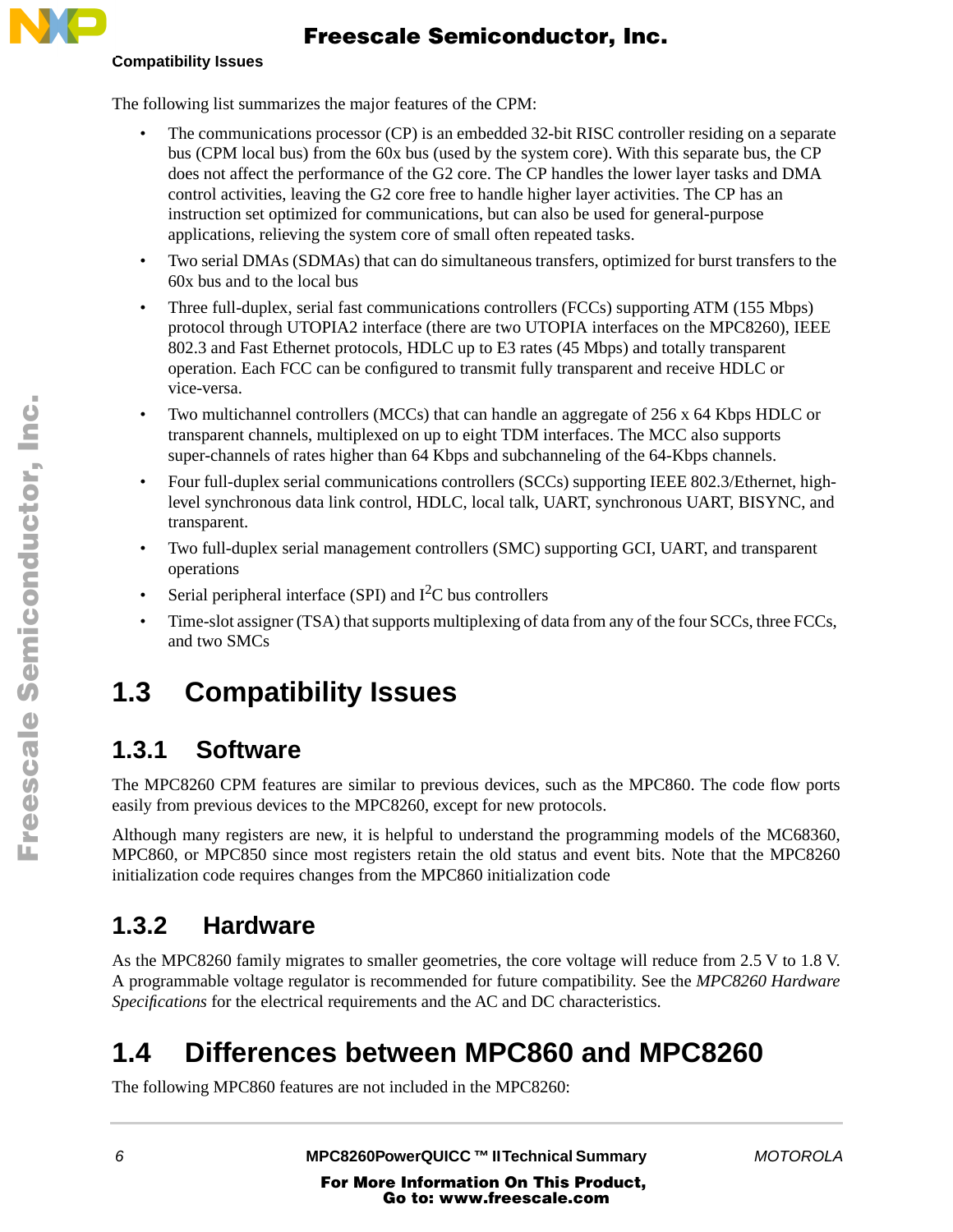

**Serial Protocol Table**

- On-chip crystal oscillators (must use external oscillator)
- 4-MHz oscillator (input clock must be at the bus speed)
- Low power (stand-by) modes
- Battery-backup real-time clock (must use external battery-backup clock)
- BDM (COP offers most of the same functionality)
- True little-endian mode (except the PCI bus)
- PCMCIA interface
- Infrared (IR) port
- OMC protocol in SCC (256 HDLC channels are supported by the MCCs)
- Multiply and accumulate (MAC) block in the CPM
- Centronics port (PIP)
- Asynchronous HDLC protocol (optional RAM microcode)
- Pulse-width modulated outputs
- SCC Ethernet controller option to sample 1 byte from the parallel port when a receive frame is complete
- Parallel CAM interface for SCC (Ethernet)

# **1.5 Serial Protocol Table**

Table 1 summarizes available protocols for each serial port.

**Table 1. MPC8260 Serial Protocols**

| Port         | Port          |               |            |            |  |  |
|--------------|---------------|---------------|------------|------------|--|--|
|              | <b>FCC</b>    | <b>SCC</b>    | <b>MCC</b> | <b>SMC</b> |  |  |
| ATM (Utopia) | $\mathcal{L}$ |               |            |            |  |  |
| 100BaseT     |               |               |            |            |  |  |
| 10BaseT      |               |               |            |            |  |  |
| <b>HDLC</b>  |               |               | ٦Ι         |            |  |  |
| HDLC_BUS     |               | $\mathcal{L}$ |            |            |  |  |
| Transparent  | ٦             |               | ٦          |            |  |  |
| <b>UART</b>  |               |               |            |            |  |  |
| <b>DPLL</b>  |               |               |            |            |  |  |
| Multichannel |               |               |            |            |  |  |

# **1.6 MPC8260 Configurations**

The MPC8260 offers flexibility in configuring the device for specific applications. The functions mentioned in the above sections are all available in the device, but not all of them can be used at the same time. This does not imply that the device is not fully activated in any given implementation. The CPM architecture has the advantage of using common hardware resources for many different protocols, and applications. Two physical factors limit the functionality in any given system—pinout and performance.

.<br>ق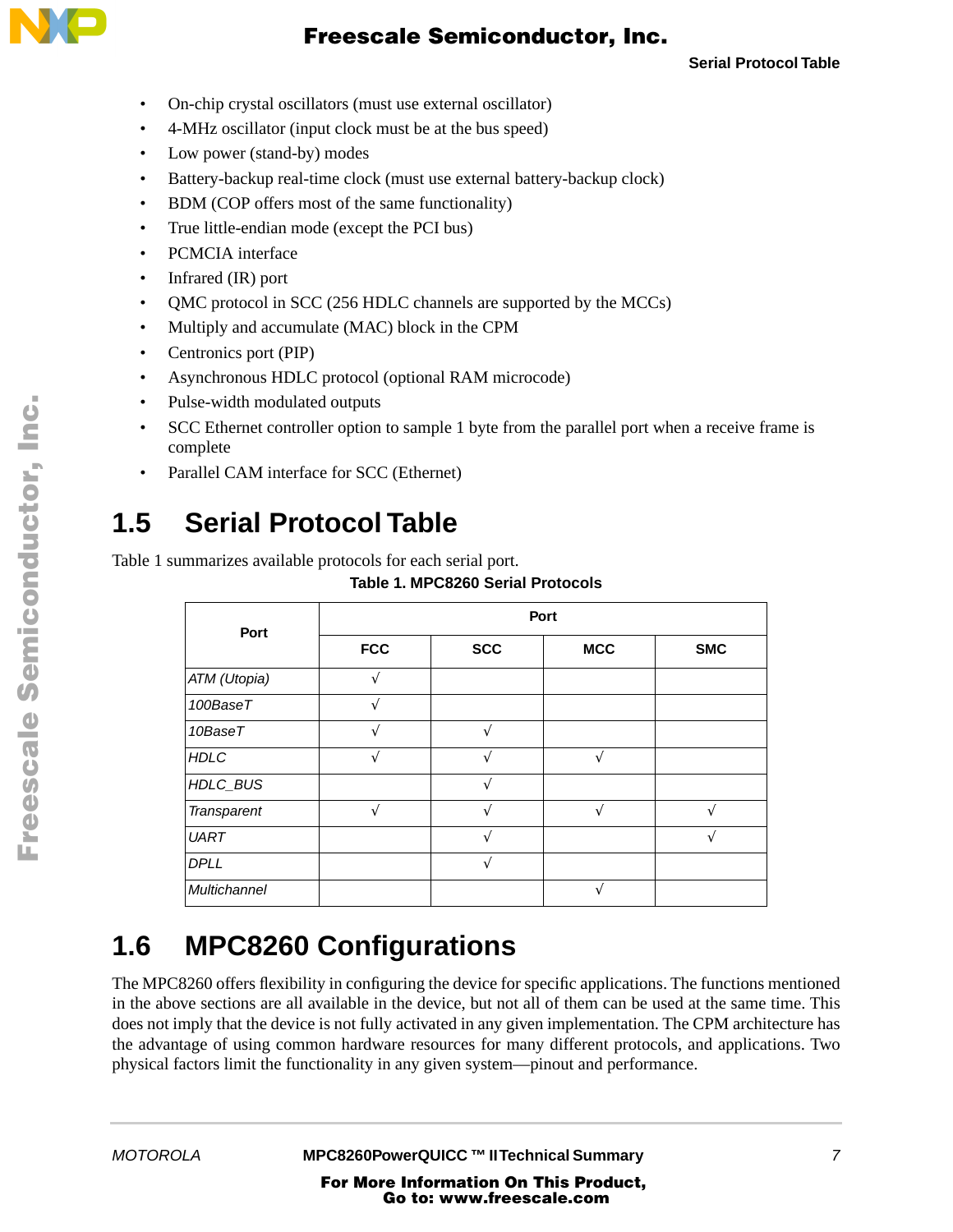

**MPC8260 Application Examples** 

### **1.6.1 Pin Configurations**

To keep the number of device pins manageable, some pins have multiple functions. In some cases choosing a function may preclude the use of another function.

### **1.6.2 Serial Performance**

The CPM is designed to handle an aggregate of 710 Mbps on the communications channels at a 133-MHz CPM clock and 66-MHz 60x bus clock. 710 Mbps is the aggregate performance necessary to run two full-duplex 100 BaseT (Fast Ethernet) channels and one full-duplex 155 Mbps ATM channel over UTOPIA.

Performance depends on a number of factors:

- Serial rate versus CPM clock frequency for adequate sampling on serial channels
- Serial rate and protocol versus CPM clock frequency for CP protocol handling
- Serial rate and protocol versus bus bandwidth
- Serial rate and protocol versus system core clock for adequate protocol handling

The second item above is addressed in this section—the CP's ability to handle high bit-rate protocols in parallel. Slow bit-rate protocols do not significantly affect those numbers.

Table 2 describes a few options to configure the fast communications channels on the MPC8260. The frequency specified is the minimum CPM frequency necessary to run the mentioned protocols concurrently at full-duplex.

| FCC <sub>1</sub> | FCC <sub>2</sub> | FCC <sub>3</sub> | <b>MCC</b>             | <b>CPM Clock</b> | <b>60x Bus Clock</b> |
|------------------|------------------|------------------|------------------------|------------------|----------------------|
| 155-Mbps ATM     | 100 BaseT        | 100 BaseT        |                        | 133 MHz          | 66 MHz               |
| 100 BaseT        | 100 BaseT        | 100 BaseT        |                        | 133 MHz          | 66 MHz               |
| 155-Mbps ATM     |                  |                  | 128 * 64 Kbps channels | 133 MHz          | 66 MHz               |
| 100 BaseT        | 100 BaseT        |                  | 128 * 64 Kbps channels | 133 MHz          | 66 MHz               |
| 155-Mbps ATM     |                  |                  | 256 * 64 Kbps channels | 166 MHz          | 66 MHz               |
| 100 BaseT        |                  |                  | 256 * 64 Kbps channels | 133 MHz          | 66 MHz               |
| 45-Mbps HDLC     |                  |                  | 256 * 64 Kbps          | 133 MHz          | 66 MHz               |
| 45-Mbps HDLC     | 100 BaseT        |                  | 256 * 64 Kbps          | 166 MHz          | 66 MHz               |
| 100 BaseT        |                  |                  | 16 * 576 Kbps          | 166 MHz          | 66 MHz               |

**Table 2. MPC8260 Serial Performance**

FCCs can also be used to run slower HDL or 10 BaseT, for example. The CP's RISC architecture has the advantage of using common hardware resources for all FCCs. For Serial Performance Numbers, please see the MPC8260 CPM Performance Evaluator on the Smart Networks page for the 8260 Family at www.motorola.com.

# **1.7 MPC8260 Application Examples**

The following section provides block diagrams of different MPC8260 applications. The MPC8260 is a very flexible device and can be configured to meet many system application needs. In order to build a system, many factors should be taken into consideration.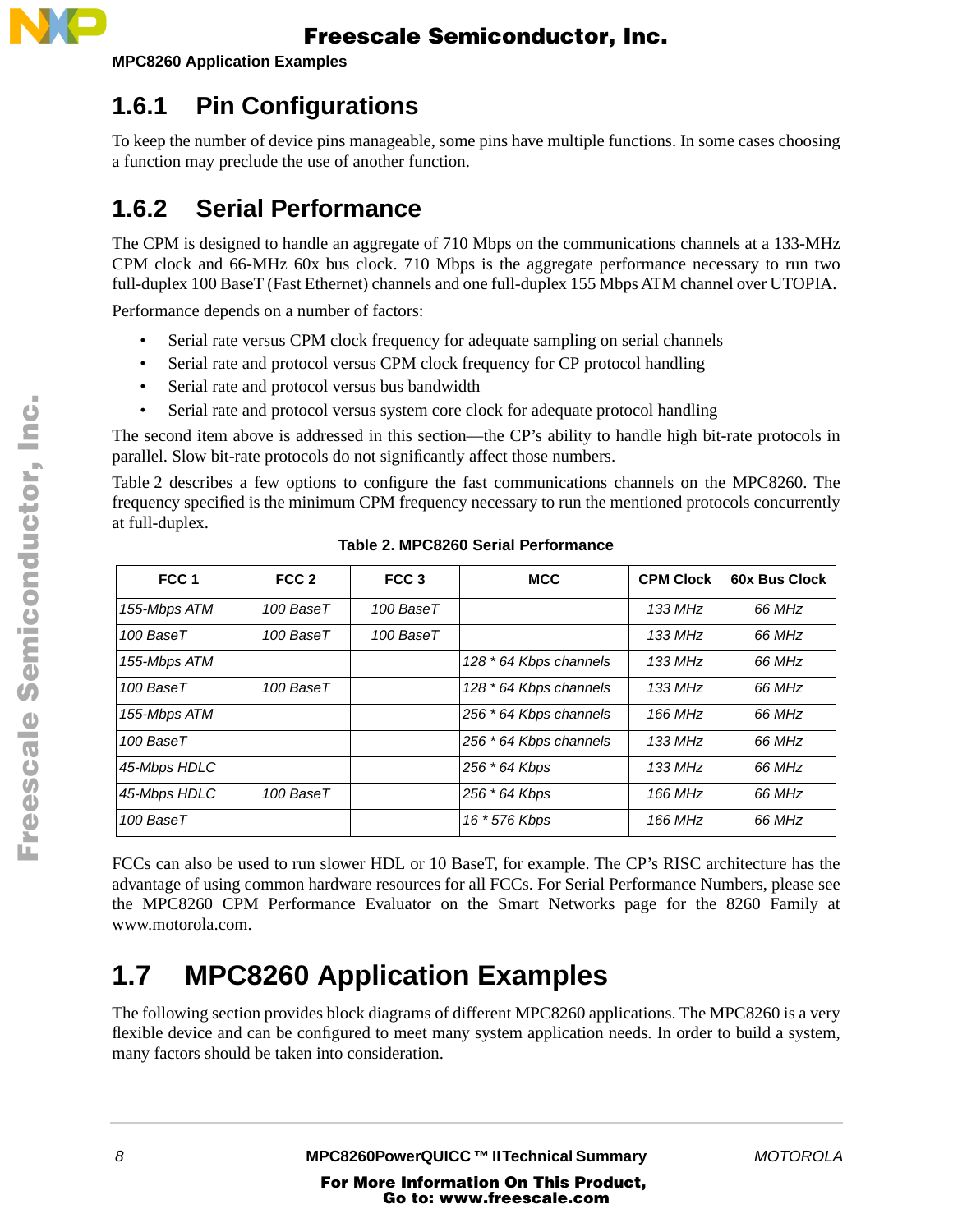

**MPC8260 Application Examples**

### **1.7.1 Examples of Communications Systems**

Following are some examples of communications systems:

- Remote access server
- Regional office router
- LAN-to-WAN bridge router
- Cellular base station
- Telecom switch controller
- SONET transmission controller

### **1.7.1.1 Remote Access Server**

See Figure 2 for a remote access server configuration.



**Figure 2. Remote Access Server Configuration**

In this application, eight TDM ports are connected to external framers. In the MPC8260, each group of four ports support up to 128 channels. One TDM interface can support 32–128 channels. The MPC8260 receives and transmits data in transparent or HDLC mode, and stores or retrieves the channelized data from memory. The data can be stored either in memory residing on the 60x bus or in memory residing on the local bus.

The main trunk can be configured as one of the following:

155 Mbps full-duplex ATM, using the UTOPIA interface

F $\mathbf \Phi$  $\bf \Phi$  $\boldsymbol{\theta}$  $\mathbf 0$ 

ale

 $\boldsymbol{g}$  $\bf \Phi$ 

mic

o n d u  $\mathbf 0$ t o

r, I

n

.<br>ق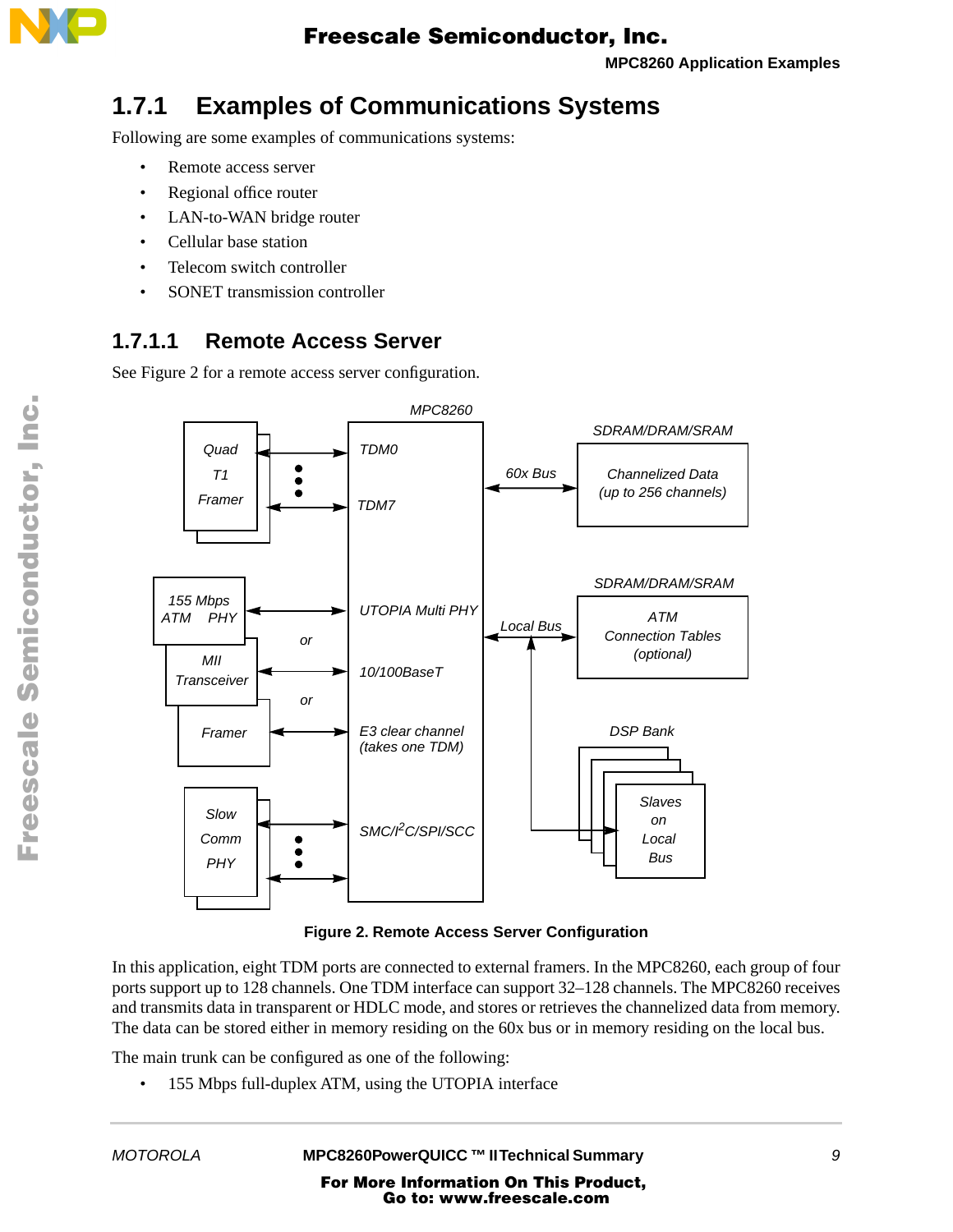

#### **MPC8260 Application Examples**

- 10/100BaseT Fast Ethernet with MII interface
- High-speed serial channel (up to 45 Mbps).

In ATM mode, there may be a need to store connection tables in external memory on the local bus (if more than 128 active connections are needed). The need for local bus depends on the total throughput of the system. The MPC8260 supports automatic (without software intervention) cross connect between ATM and MCC, routing ATM AAL1 frames to MCC slots.

The local bus can be used as an interface to a bank of DSPs that can run code that performs analog modem signal modulation. Data to and from the DSPs can be transferred through the parallel bus with the internal virtual IDMA.

The MPC8260 memory controller supports many types of memories, including page-mode, pipeline SDRAM and EDO DRAM for efficient burst transfers.

### **1.7.1.2 Regional Office Router**

Figure 3 shows a regional office router configuration.



**Figure 3. Regional Office Router Configuration**

In this application, the MPC8260 is connected to four TDM interfaces with up to 128 channels. Each TDM port supports 32–128 channels. If 128 channels are needed, each TDM port can be configured to support 32 channels. In this application there are two MII ports for 10/100BaseT LAN connections.

In all the examples, the SCC ports can be used for management.

### **1.7.1.3 LAN-to-WAN Bridge Router**

Figure 4 shows a LAN-to-WAN router configuration, which is similar to the previous example.

*10* **MPC8260PowerQUICC ™ II Technical Summary** *MOTOROLA*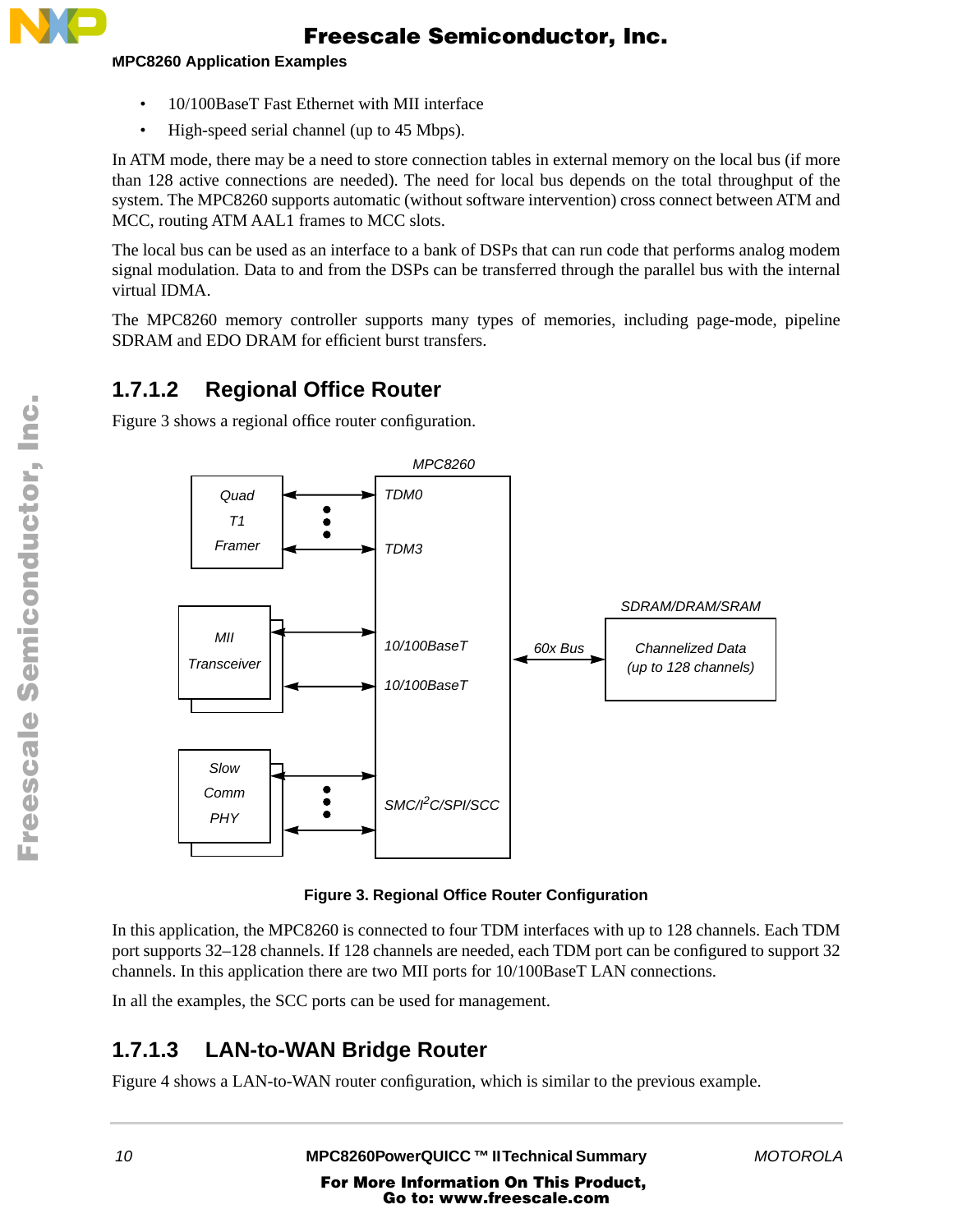

**MPC8260 Application Examples**





### **1.7.1.4 Cellular Base Station**

Figure 5 shows a cellular base station configuration.



**Figure 5. Cellular Base Station Configuration**

Here the MPC8260 channelizes two E1s (up to 256, 16-Kbps channels). The local bus can control a bank of DSPs. Data to and from the DSPs can be transferred through the parallel bus to the host port of the DSPs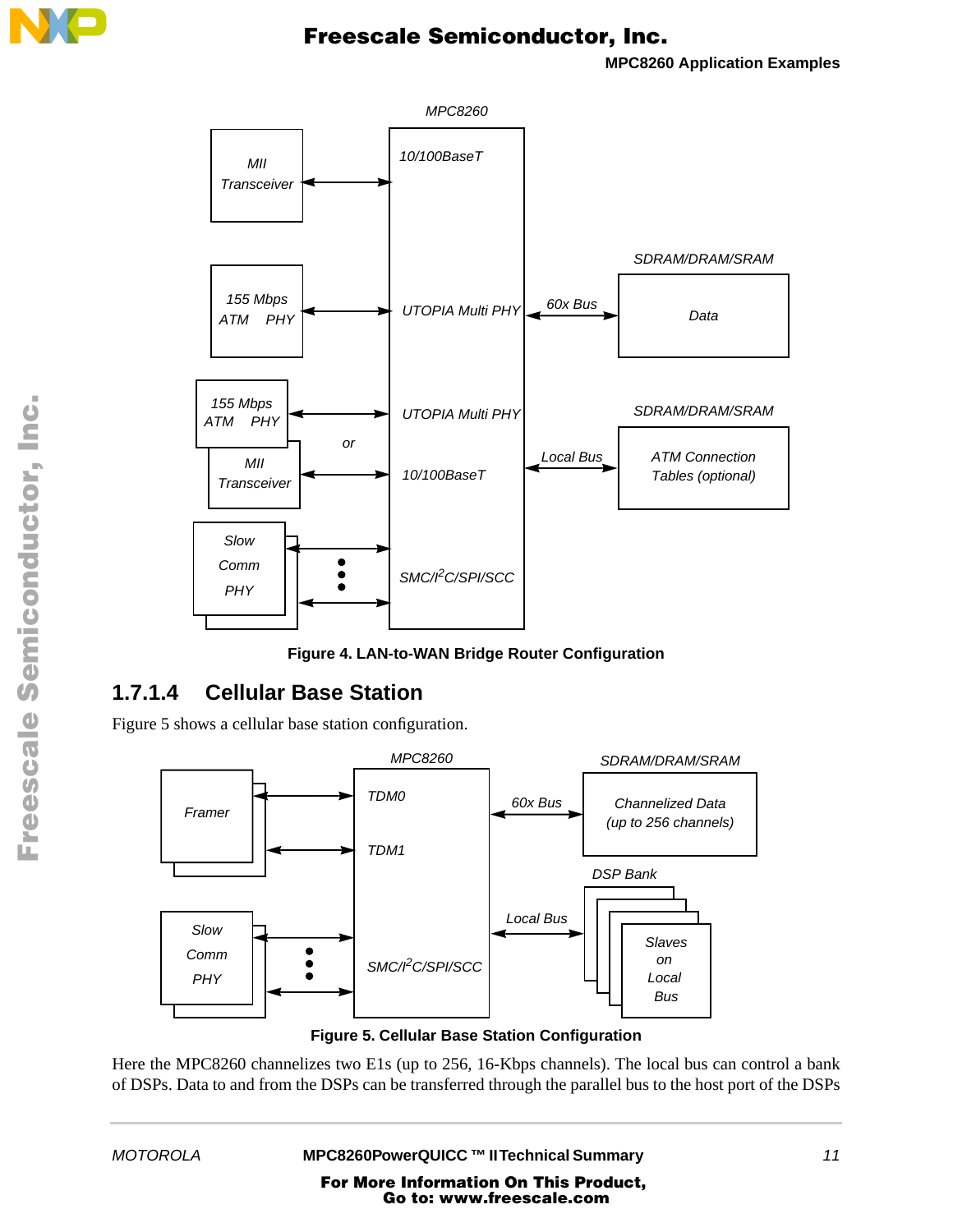

#### **MPC8260 Application Examples**

with the internal virtual IDMA. The slow communications ports (SCCs, SMCs,  $I<sup>2</sup>C$ , SPI) can be used for management and debug functions.

### **1.7.1.5 Telecommunications Switch Controller**

Figure 6 shows a telecommunications switch controller configuration.



**Figure 6. Telecommunications Switch Controller Configuration**

The MPC8260 CPM supports a total aggregate throughput of 710 Mbps at 133 MHz. This includes two full-duplex 100BaseT and one full-duplex 155 Mbps for ATM. The G2 core can operate at a higher speed, if the application requires it.

### **1.7.1.6 SONET Transmission Controller**

Figure 7 shows a SONET transmission controller configuration*.*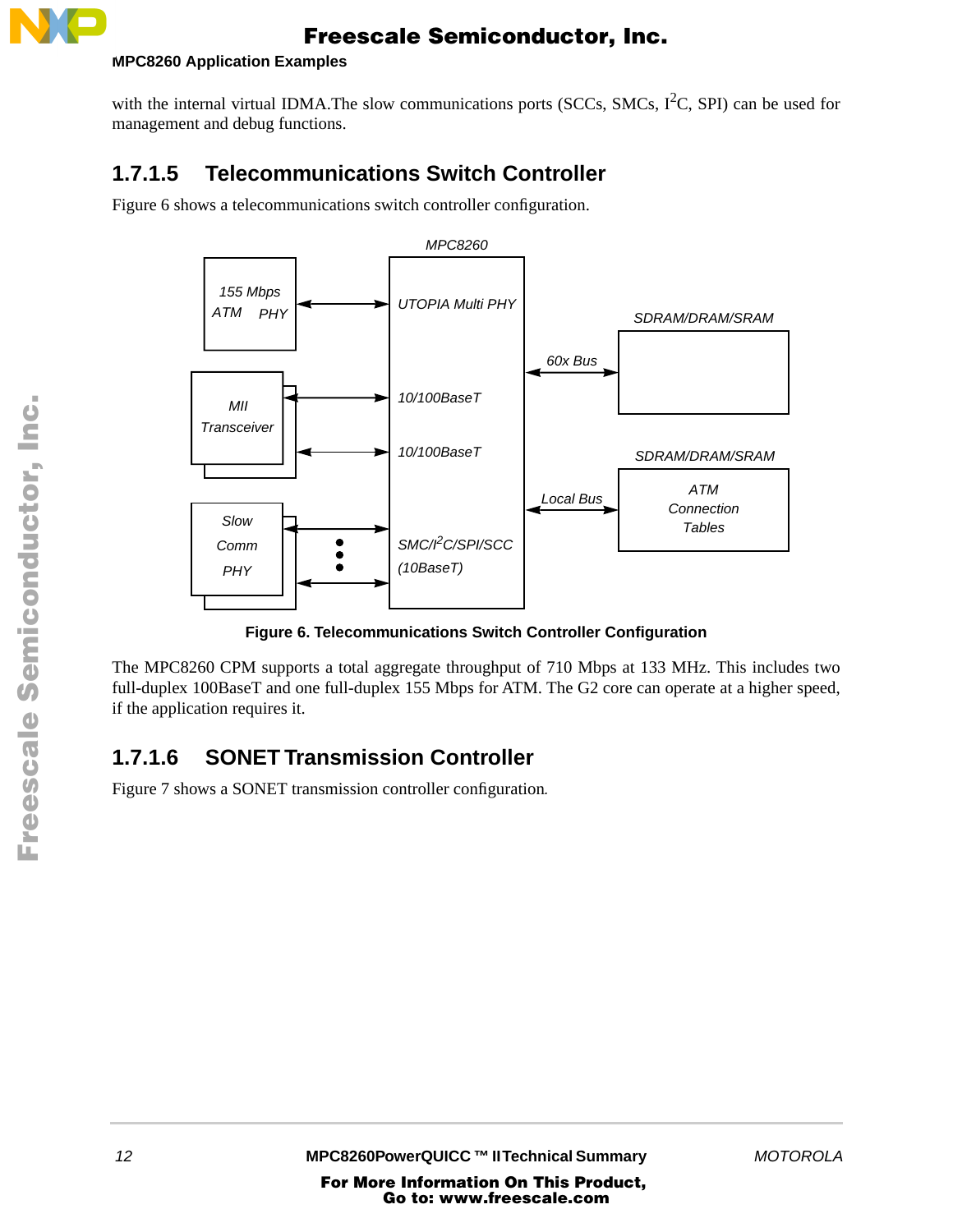

**MPC8260 Application Examples**



**Figure 7. SONET Transmission Controller Configuration**

In this application, the MPC8260 implements super channeling with the multichannel controller (MCC). Nine 64-Kbps channels are aggregated to form a 576-Kbps channel. The MPC8260 at 133-MHz can support up to sixteen 576-Kbps superchannels. The MPC8260 also supports subchanneling (under 64 Kbps) with its MCC.

### **1.7.2 Bus Configurations**

There are three possible bus configurations:

- Basic system
- High-performance communications
- High-performance system core

### **1.7.2.1 Basic System**

In the basic system configuration, shown in Figure 8, the MPC8260 core is enabled and uses the 64-bit 60x data bus. The 32-bit local bus data is needed to store connection tables for many active ATM connections. The local bus may also be used to store data that does not need to be heavily processed by the core. The CP can store large data frames in the local memory without interfering with the operation of the system core.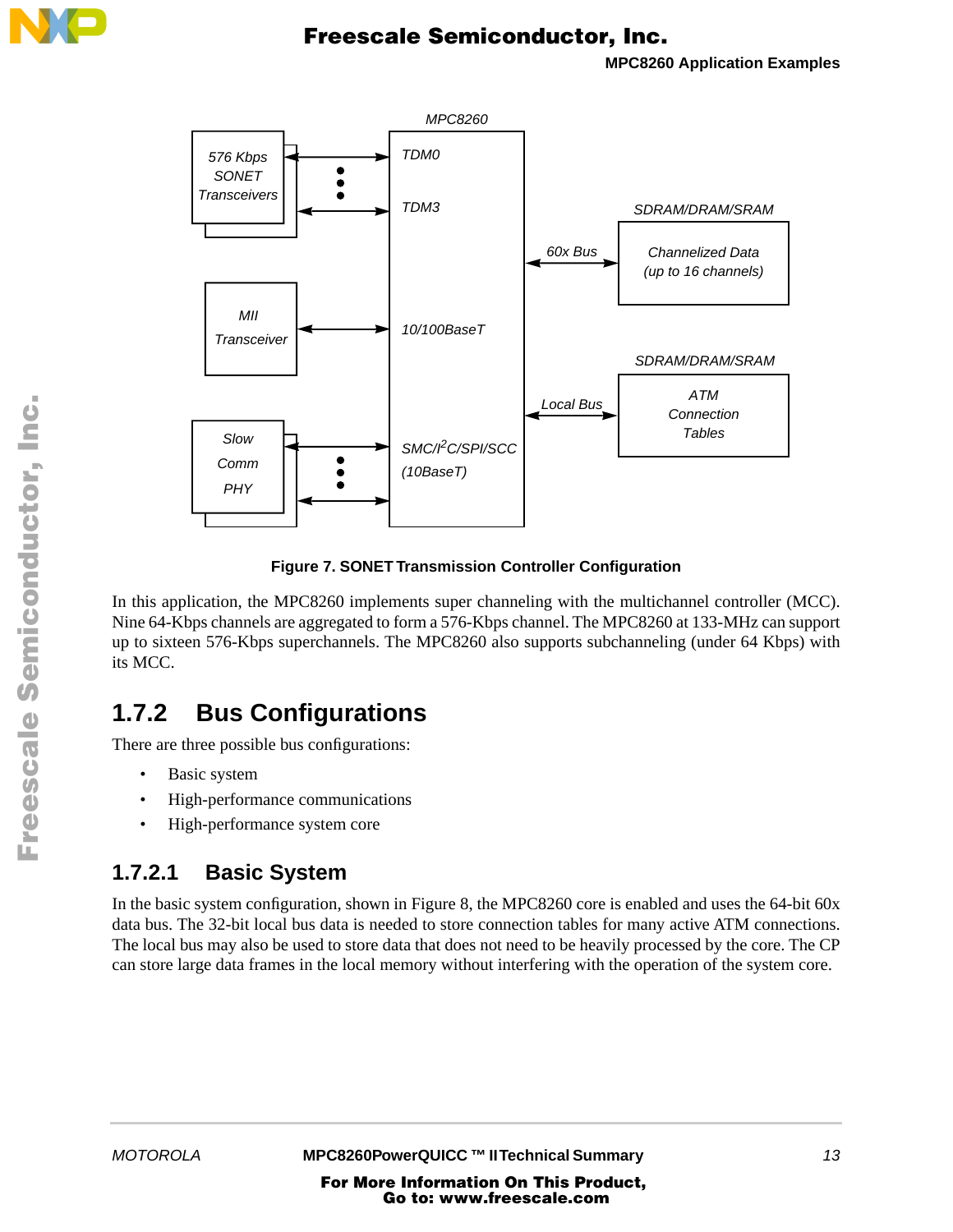

**MPC8260 Application Examples** 



**Figure 8. Basic System Configuration**

### **1.7.2.2 High-Performance Communications**

Figure 9 shows a high-performance communications configuration.



**Figure 9. High-Performance Communications**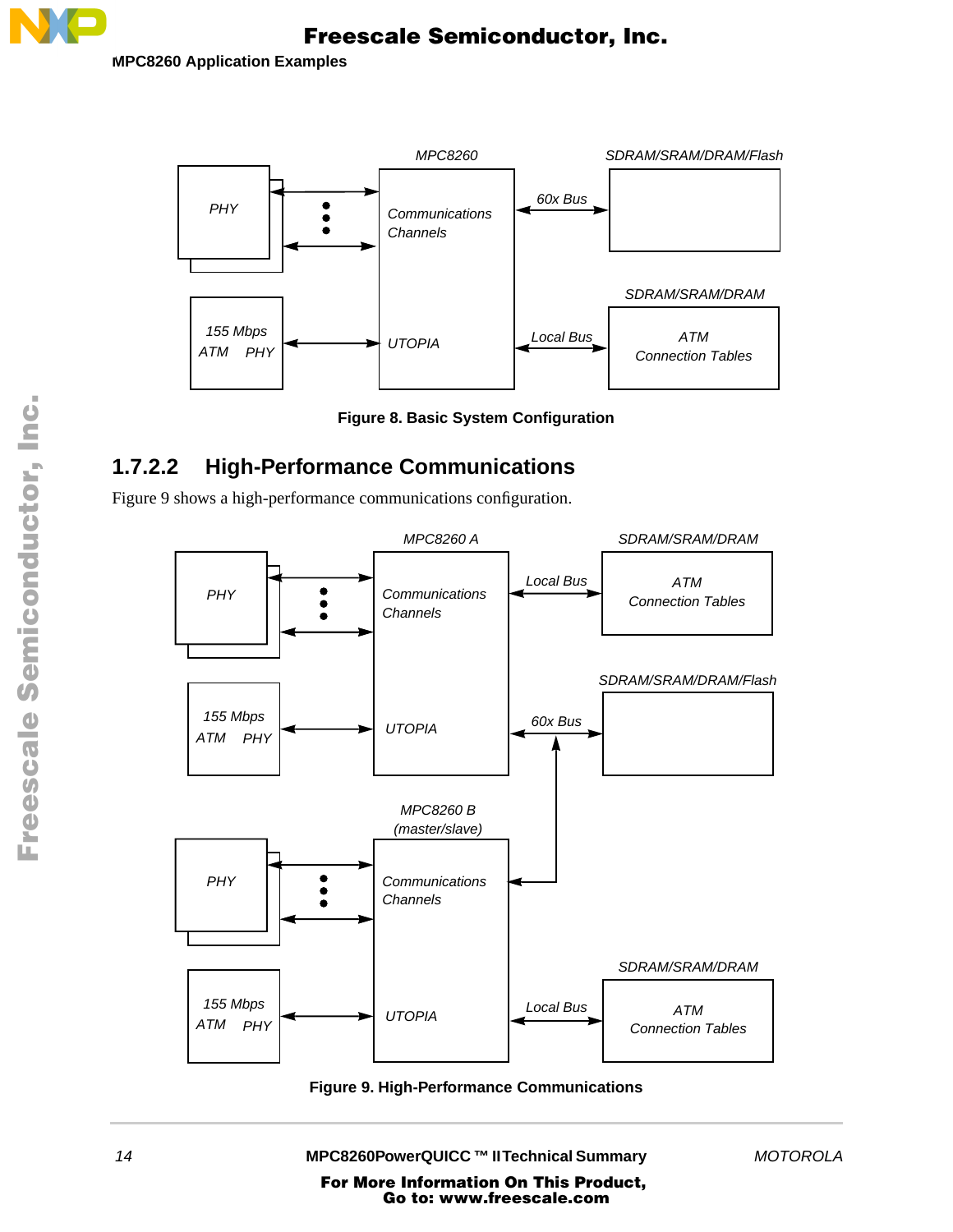

This system enhances the serial throughput by connecting one MPC8260 in master or slave mode (with system core enabled or disabled) to another MPC8260 in master mode (core enabled).

The core in MPC8260 A can access the memory on the local bus of MPC8260 B.

### **1.7.2.3 High-Performance System Microprocessor**

Figure 10 shows a configuration with a high-performance system microprocessor (MPC755).



**Figure 10. High-Performance System Microprocessor Configuration** 

In this system, the MPC603e core is disabled and an external high-performance microprocessor is connected to the 60x bus.

| <b>Revision Number (Rev.)</b> | <b>Changes</b>                     |  |
|-------------------------------|------------------------------------|--|
|                               |                                    |  |
| 22                            | Edited some corrections to manual. |  |